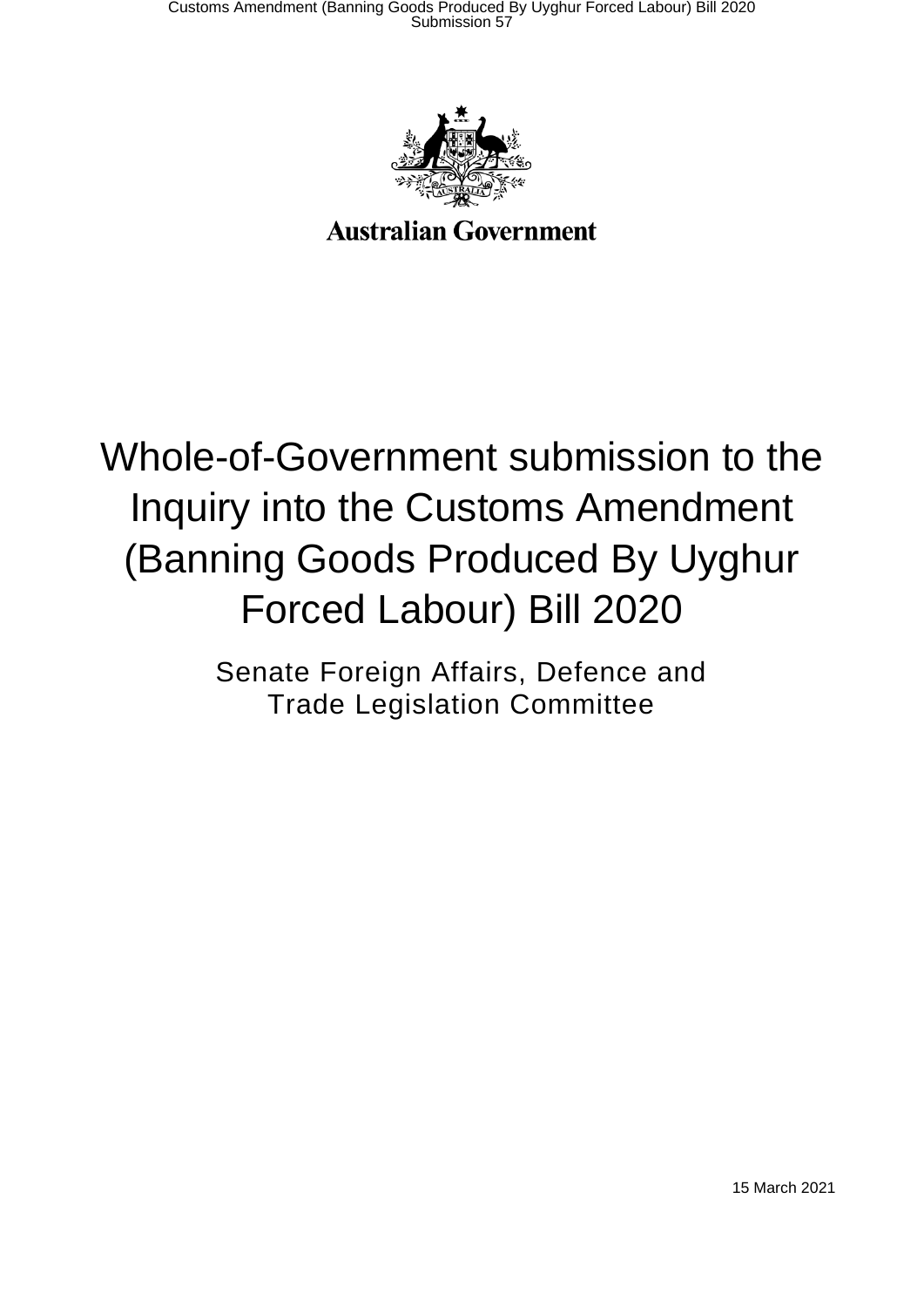### **Table of Contents**

| 1. |                                                  | <b>EXECUTIVE SUMMARY</b>                                  |                |
|----|--------------------------------------------------|-----------------------------------------------------------|----------------|
| 2. | AUSTRALIA'S APPROACH TO ADDRESSING FORCED LABOUR |                                                           | $\overline{4}$ |
|    | 2.1.                                             | <b>Modern Slavery Act 2018</b>                            | 4              |
|    | 2.2.                                             | National Action Plan to Combat Modern Slavery 2020-25     | 5              |
|    | 2.3.                                             | International engagement                                  | 5              |
| 3. | THE BILL                                         |                                                           |                |
|    | 3.1.                                             | Application to one country                                | $\overline{7}$ |
|    | 3.2.                                             | Application to forced labour                              | $\overline{7}$ |
|    | 3.3.                                             | Application to imported goods                             | $\overline{7}$ |
|    | 3.4.                                             | Enforcement                                               | 8              |
|    | 3.5.                                             | Exemptions or permission mechanisms                       | 8              |
|    | 3.6.                                             | International obligations                                 | 8              |
| 4. | <b>COMPLEMENTARY ACTIVITIES</b>                  |                                                           | 9              |
|    | 4.1.                                             | Review of the Modern Slavery Act 2018                     | 9              |
|    |                                                  | ANNEXURE A - OVERVIEW OF REPORTING REQUIREMENTS UNDER THE |                |
|    |                                                  | <b>MODERN SLAVERY ACT 2018</b>                            | 10             |
|    | 1.1                                              | Reporting deadlines                                       | 10             |
|    | 1.2                                              | Implementation                                            | 11             |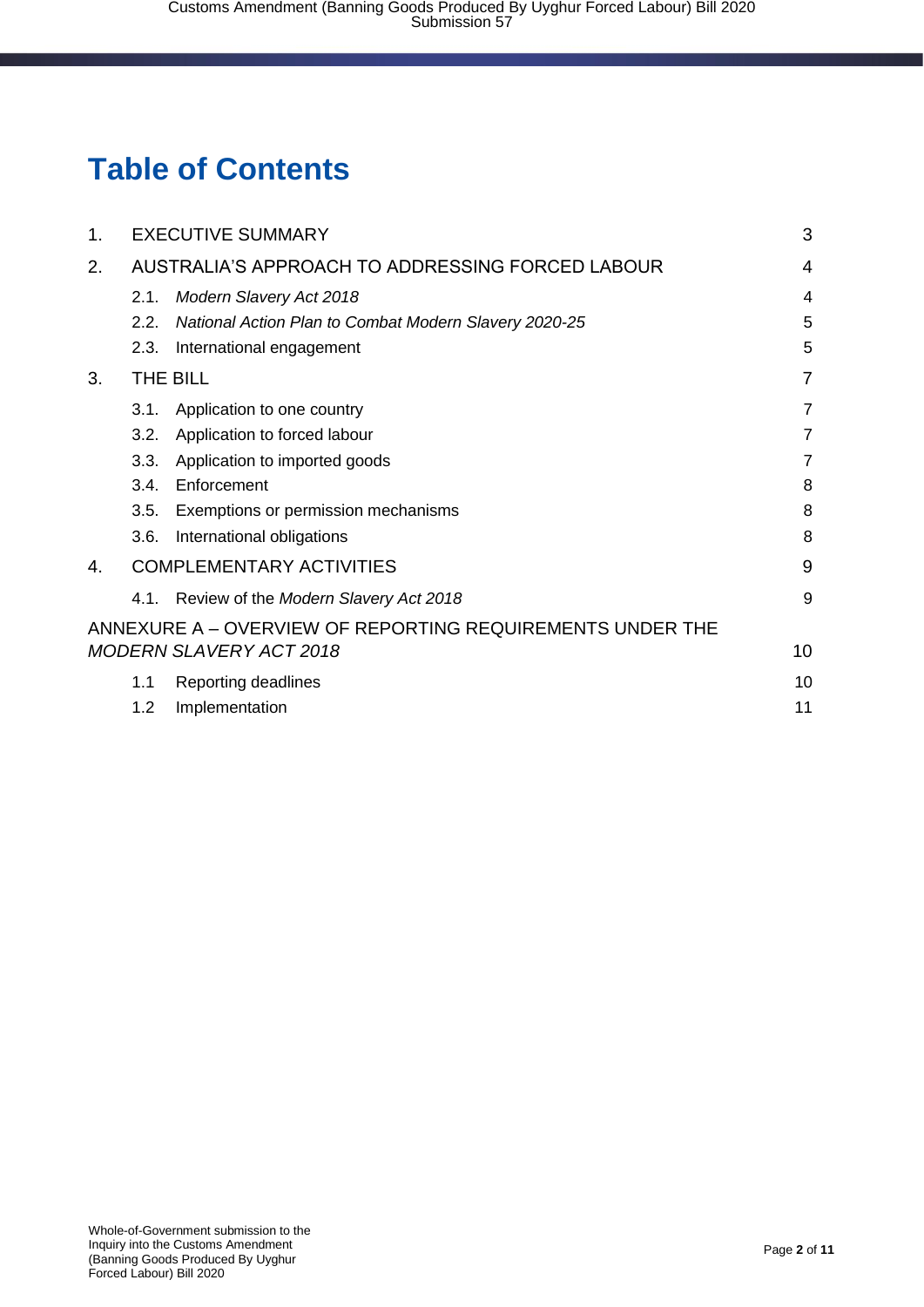### <span id="page-2-0"></span>**1. EXECUTIVE SUMMARY**

1. The Department of Home Affairs/Australian Border Force and the Department of Foreign Affairs and Trade (the Departments) welcome the opportunity to provide a whole-of-government submission to the Senate Foreign Affairs, Defence and Trade Legislation Committee's inquiry into the *Customs Amendment (Banning Goods Produced By Uyghur Forced Labour) Bill 2020* (the Bill).

2. The Australian Government notes the intention of the Bill, as expressed in its Explanatory Memorandum, is to "take a strong stand against the well documented human rights abuse of hundreds of thousands of Uyghur people in Xinjiang Province in China."

3. The Government acknowledges the intent and importance of this issue, including the need for transparency and appropriate action in response to instances of modern slavery and human rights abuses. However, the Government does not support all aspects of the proposed Bill and instead recommends that the Departments continue working with domestic stakeholders and international counterparts to bring to light modern slavery wherever it is identified and collectively respond to reduce and eliminate its practice.

4. As the Minister for Foreign Affairs and Minister for Women, Senator the Hon Marise Payne, has said, Australia is deeply concerned by reports of human rights violations and abuses in Xinjiang. We hold grave concerns about reports of widespread use of mass detentions, restrictions on freedom of religion or belief, forced sterilisation, forced labour and pervasive surveillance, and of sexual violence against women. We have seen no credible evidence of the human rights situation improving in Xinjiang.

5. The Government consistently raises concerns about the treatment of Uyghurs and other minorities in China, including at ministerial level, both directly with China and in international forums. Reports of forced labour are a key element of Australia's international advocacy. The Government, jointly with other countries, continues to urge China to allow immediate, meaningful and unfettered access to Xinjiang for independent international observers.

6. The Government is committed to tackling modern slavery, including forced labour, wherever it occurs. The landmark *Modern Slavery Act 2018* (Modern Slavery Act) established a robust transparency framework to drive business action to identify and address modern slavery risks in supply chains.

7. The Government recently committed \$10.6 million to implement Australia's *National Action Plan to Combat Modern Slavery 2020-25* (National Action Plan). The National Action Plan provides the strategic framework to combat modern slavery in Australia and in global supply chains through a program of initiatives that seek to prevent, disrupt, investigate and prosecute these crimes.

8. In its efforts to combat modern slavery, the Government takes a country-agnostic, victim-centred approach that focuses on supporting the best outcomes for victims, and addressing modern slavery in supply chains. This reflects the reality that modern slavery can take many forms and exist in any sector, supply chain, or country.

9. The Government notes the Modern Slavery Act must be reviewed in 2022. The review, which will involve public consultations, will consider whether any additional measures are required to improve its operation and effectiveness, including whether civil penalties, additional oversight mechanisms and product and import restrictions would strengthen the Modern Slavery Act.

10. The upcoming review of the Modern Slavery Act will provide Parliament with an additional avenue to examine these issues.

11. The Government notes the recent report of the Joint Standing Committee on Foreign Affairs, Defence and Trade's inquiry into the use of sanctions to address human rights abuses and is currently considering its response to the report and its recommendations.

12. The Government is committed to monitoring, evaluating and reviewing its actions to combat modern slavery to ensure it is delivering a targeted, effective response. In particular, the Government will continue to monitor reports of forced labour globally, including in Xinjiang, and assess Australia's policy settings; and engage with stakeholders and partners with a view to supporting international efforts to reduce the risk of modern slavery, including forced labour, in Australia's supply chains.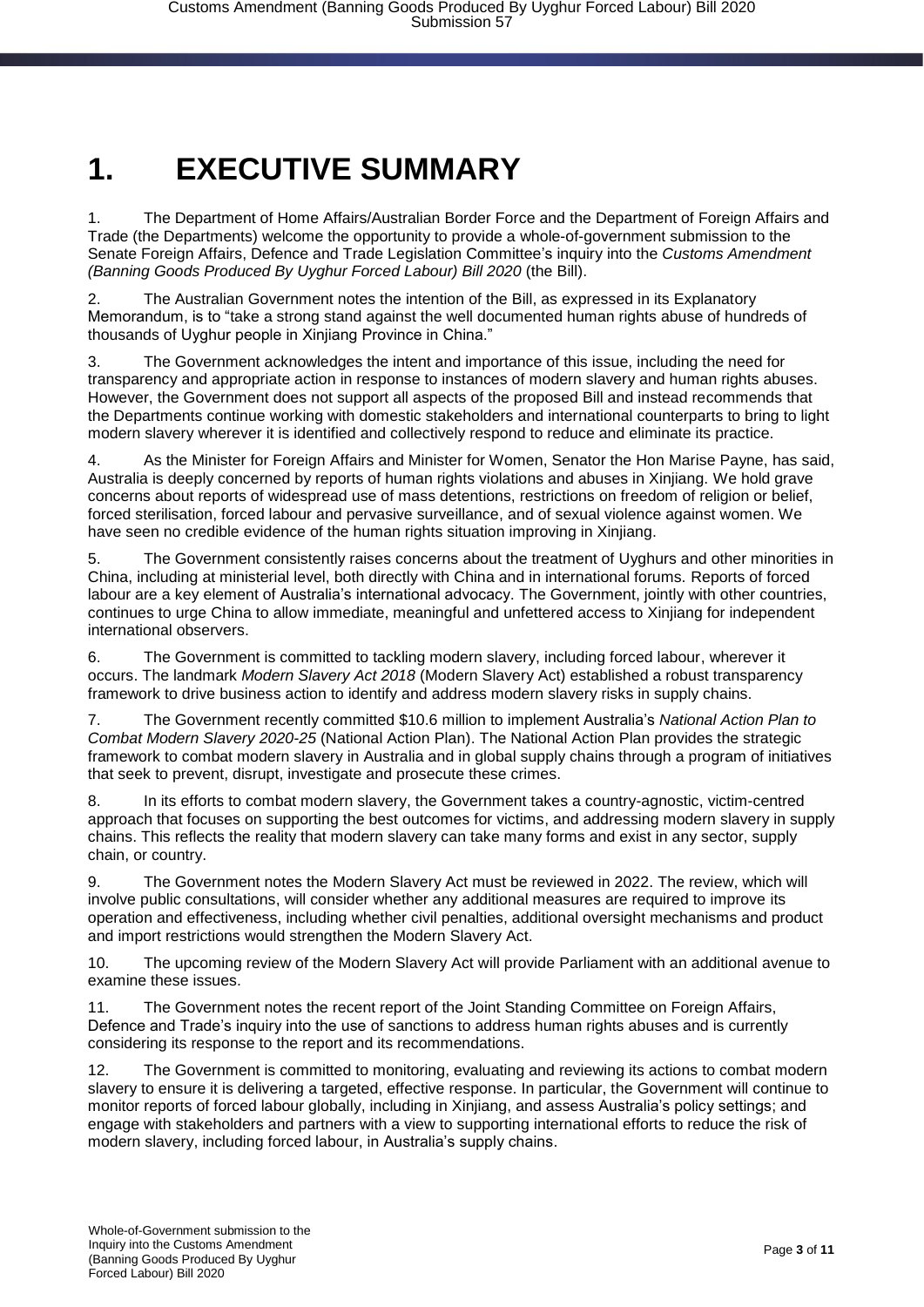### <span id="page-3-0"></span>**2. AUSTRALIA'S APPROACH TO ADDRESSING FORCED LABOUR**

#### <span id="page-3-1"></span>**2.1.** *Modern Slavery Act 2018*

14. The Modern Slavery Act (the Act) entered into force on 1 January 2019. The Act aims to combat modern slavery in the global supply chains of Australian goods and services by increasing supply chain transparency and holding large businesses publicly accountable for their actions to combat modern slavery. It does this by providing public visibility to businesses, civil society, and consumers of the modern slavery risks identified and actions taken to address those risks by reporting entities.

15. The Act requires large entities operating in the Australian market with over AU\$100 million annual consolidated revenue to prepare annual modern slavery statements (Statements) setting out their actions to identify and address modern slavery risks in their global operations and supply chains. The Government estimates that approximately 3,000 entities will be required to report under the Act, including globally recognised brands and the Commonwealth. Many of these entities are likely to have supply chain links with China, including in the textiles, electronics and vehicle manufacturing sectors. Additional detail on the requirements of the Act can be found at Annexure A.

16. Under the Act, the Government has established an Online Register of Modern Slavery Statements [\(Register\).](https://modernslaveryregister.gov.au/) The Register is a government-run central repository of all Statements submitted under the Act. The Government published the first tranche of Statements on 27 November 2020 and continues to regularly publish tranches of Statements as they are received. To date approximately 400 Statements have been published on the Register.

17. In implementing the Act, the Government has engaged proactively with business and civil society to provide detailed, comprehensive and practical guidance to support entities to understand modern slavery risks in supply chains, take actions to identify and address these risks, and report on these actions in compliance with the Act.

18. To support understanding of modern slavery risks and compliance with the Act, the Government actively undertakes outreach to Australian entities on risks related to modern slavery and supply chains. Agencies, including the Australian Border Force and Department of Foreign Affairs and Trade, engage closely with peak bodies and individual businesses, both in Australia and overseas, as well as officials from state and territory governments to raise awareness of relevant supply chain risks. The Government encourages Australian companies and institutions to conduct appropriate due diligence, specific to their industries, to satisfy themselves that their commercial and other arrangements are consistent with Australian legislation and international standards.

19. Australia's approach to combating modern slavery is grounded in the *United Nations Guiding Principles for Business and Human Rights* (UNGPs). In line with the UNGPs, the Government encourages entities to work collaboratively with suppliers to address modern slavery risks and to ensure responses prioritise the best interests of victims. The Government takes a country-agnostic approach in its efforts to address modern slavery. In this way, the Government recognises that all instances of modern slavery, whether of forced labour, servitude or forced marriage, in any country or region, are all egregious and necessary to address.

20. The Government is committed to ensuring the Act provides a strong and effective mechanism for addressing modern slavery risks. Under the Act, the Government reports annually to Parliament on the implementation of, and compliance with, the Act. The Government is required to review the Act in 2022, including whether it is necessary to amend the Act to improve its operation. This will include consideration of compliance, penalties and other complementary measures. The Government will consider bringing the review forward if required.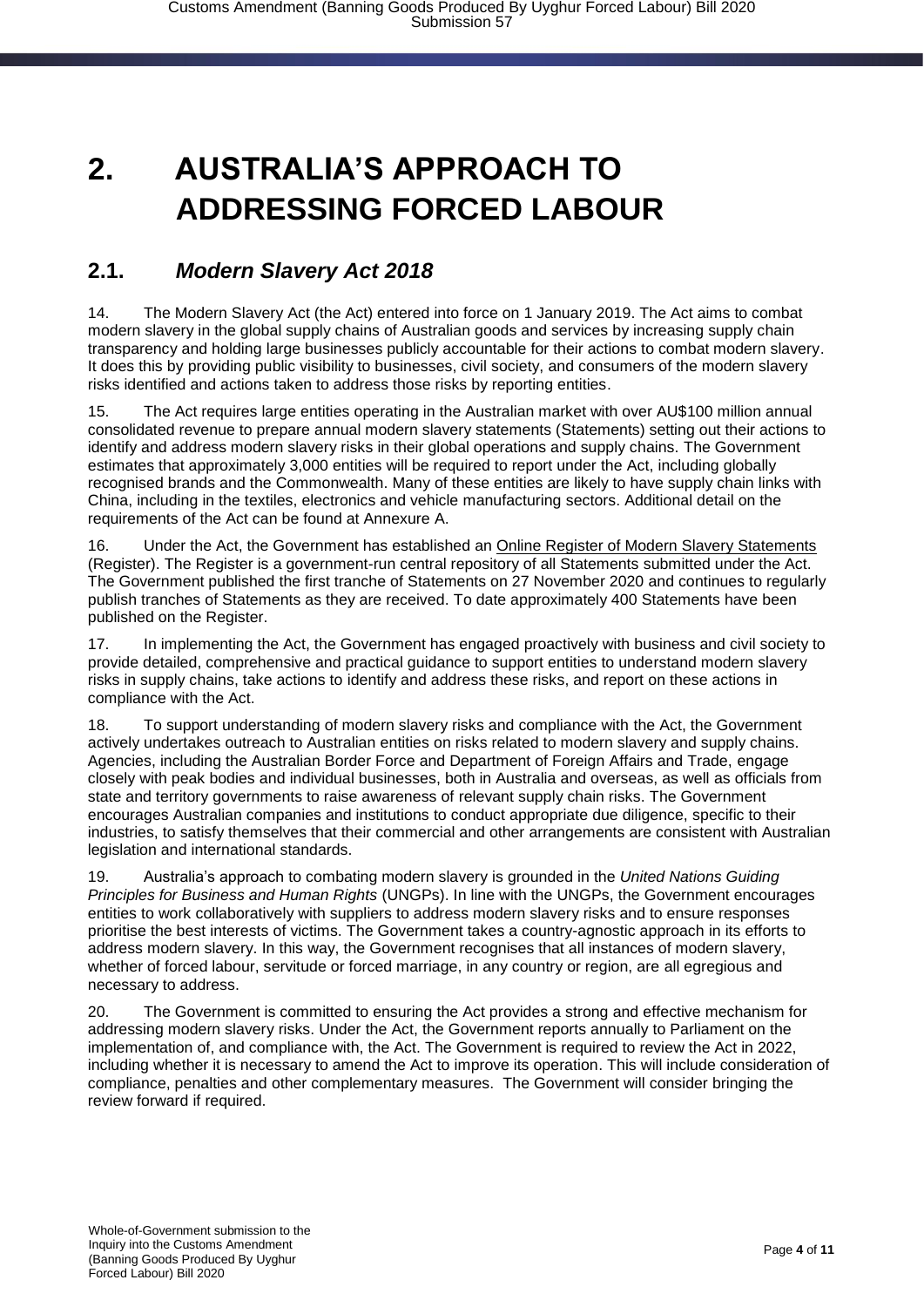#### <span id="page-4-0"></span>**2.2.** *National Action Plan to Combat Modern Slavery 2020-25*

21. The Government's response to modern slavery is guided by the National Action Plan, which provides the strategic direction for the Government's work. The Australian Border Force is responsible for coordinating whole-of-government implementation of the National Action Plan.

22. The National Action Plan is guided by five national strategic priorities that promote a holistic response to the full cycle of these crimes: prevention; disruption, investigation and prosecution; support and protection; partnering; and research. Under these strategic priorities, the Government is progressing a range of initiatives that raise awareness of modern slavery amongst consumers, businesses, frontline responders and vulnerable individuals; enhance investigations and prosecutions; promote coordinated international responses to modern slavery; provide support to those affected by modern slavery crimes; and combat the drivers of modern slavery.

23. In the 2020-21 Budget, the Government committed \$10.6 million to implement the National Action Plan. This is the largest single financial commitment the Government has made domestically since its response to modern slavery was first established and will enable the Government to implement a strategic program of initiatives to prevent, disrupt, investigate and prosecute modern slavery crimes. When implementing its response to modern slavery, the Government upholds its strong domestic criminal justice framework, and observes it's binding legal obligations under international law, as well as best practice international frameworks.

#### <span id="page-4-1"></span>**2.3. International engagement**

24. Australia is committed to advancing human rights globally, including the right to freedom from slavery or servitude and forced labour. Through our bilateral relationships, development assistance and engagement with civil society, as well as our engagement in regional and multilateral fora, including the United Nations Human Rights Council, Australia is working to advance and promote respect for human rights.

25. Australia implements a range of international initiatives to advance global cooperation to address modern slavery and build capability in the region to respond. These include dedicated regional anti-trafficking programs; the Bali Process on People Smuggling, Trafficking in Persons and Related Transnational Crime (the Bali Process), co-chaired by the Foreign Ministers of Australia and Indonesia, its Senior Officials Meeting, co-chaired by Australia's Ambassador for People Smuggling and Human Trafficking; and the Bali Process Government and Business Forum (GABF). These initiatives increase international awareness of issues and improve capability. The GABF was established by the Foreign Ministers of Australia and Indonesia in 2017 to promote and implement humane, non-abusive labour practices throughout supply chains in the region by bringing together business leaders and relevant government officials to share expertise and drive innovation in supply chain transparency, ethical recruitment practices and worker redress. The GABF takes a sectoral, rather than country-specific, approach.

26. The Government believes that business and respect for human rights go hand-in-hand. Businesses must comply with all Australian laws, including those in place to implement our international human rights obligations. In addition, businesses should undertake the necessary due diligence to ensure increased awareness of the intent, objectives and practices of the foreign entities with which they propose to engage.

27. Australia has supported the UNGPs since their inception in 2011 and encourages businesses to apply the principles in their operations in Australia and abroad. In this regard, the Australian Government supports the Global Compact Network Australia which assists business to embed the UNGP into their operations, and enables members to work together to respond to modern slavery risks, implement legislative requirements and identify best practice through a Modern Slavery Community of Practice. The Australian Government also supports the Global Reporting Initiative which has established globally recognised reporting standards and toolkits that enable business to be more transparent and better report on modern slavery (and other sustainability risks) in their operations.

28. Australia also promotes and contributes to the resolution of issues relating to the *OECD Guidelines for Multinational Enterprises* (OECD Guidelines). The OECD Guidelines are a key international instrument that contains non-binding recommendations. They acknowledge and encourage the positive contributions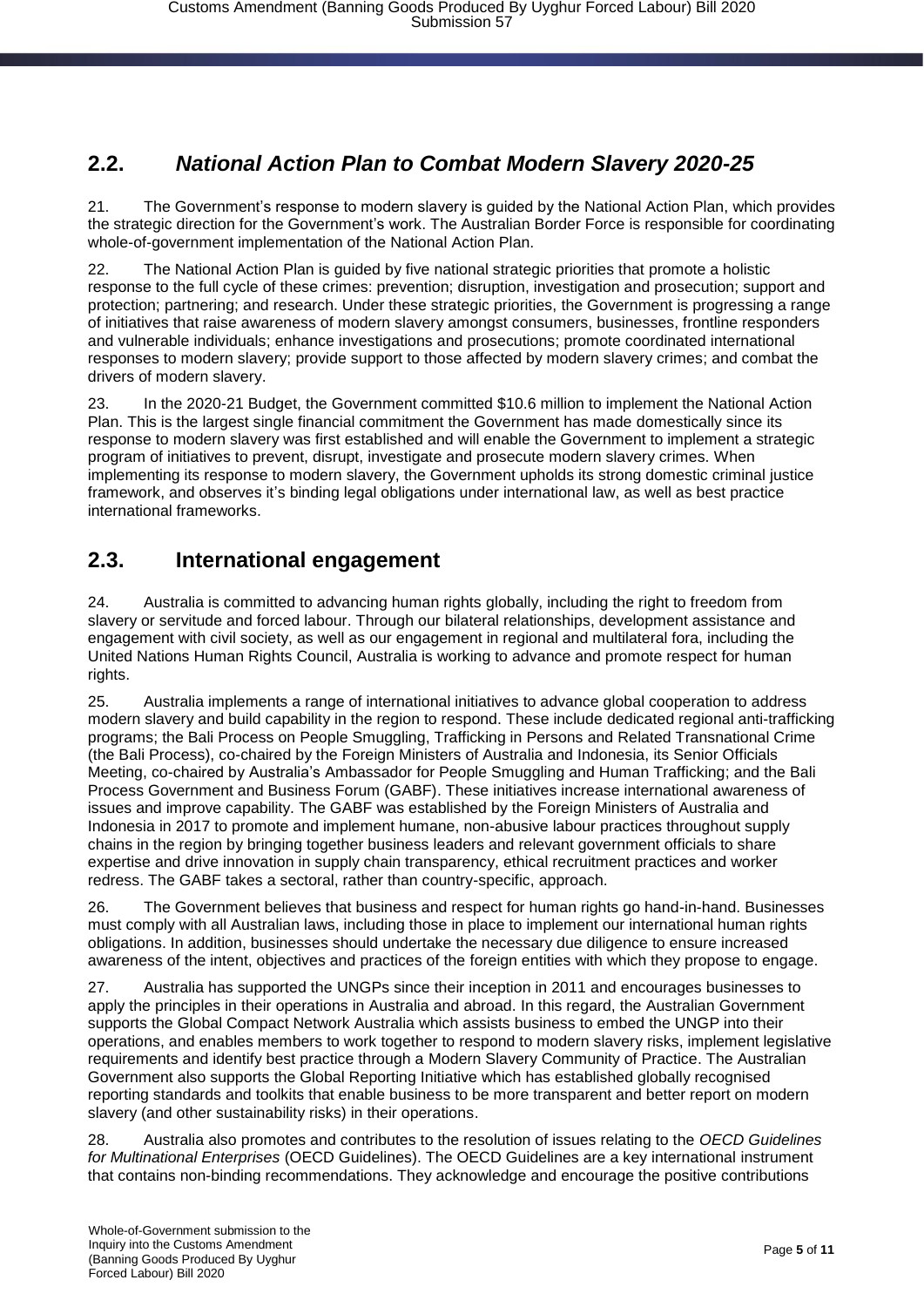that business can make to economic, environmental and social progress, and recognise that business activities can result in adverse impacts. Australia's National Contact Point [\(www.AusNCP.gov.au\)](http://www.ausncp.gov.au/) promotes responsible business conduct under the OECD Guidelines and provides non-judicial conciliation services to resolve disputes between parties.

29. The Government is aware that some Australian commercial entities have publicly announced changes to practices in relation to Xinjiang. DFAT and Austrade continue to engage regularly with businesses, peak industry bodies and senior state and territory trade officials on human rights and supply chain issues. The Departments will continue to provide advice to Australian businesses where appropriate.

30. Australia has consistently raised concerns in relation to human rights in China in multilateral forums, including at the last seven sessions of the Human Rights Council. Foreign Minister Payne raised the treatment of Uyghurs in China during her address at HRC45 in September 2020. At the UN General Assembly in October 2020 Australia joined a statement with 38 other countries regarding the situation in Xinjiang and Hong Kong.

31. Australia implements United Nations Security Council (UNSC) sanctions and Australian autonomous sanctions regimes, including on the Democratic People's Republic of Korea, Iran, Libya, Syria and Zimbabwe.

32. On 3 December 2019, the Minister for Foreign Affairs referred the use of targeted sanctions to address human rights abuses for an inquiry by the Joint Standing Committee on Foreign Affairs, Defence and Trade. On 7 December 2020, the Committee tabled its report, *Criminality, corruption and impunity: Should Australia join the Global Magnitsky movement?*, the headline recommendation of which calls on the Government to introduce a new global human rights sanctions regime. Such a regime—if agreed by government and depending on the policy parameters and thresholds for conduct established under it—would allow for the sanctioning of individuals and entities (including commercial enterprises) for human rights violations and abuses. The Government is carefully considering the report's recommendations and will respond in due course.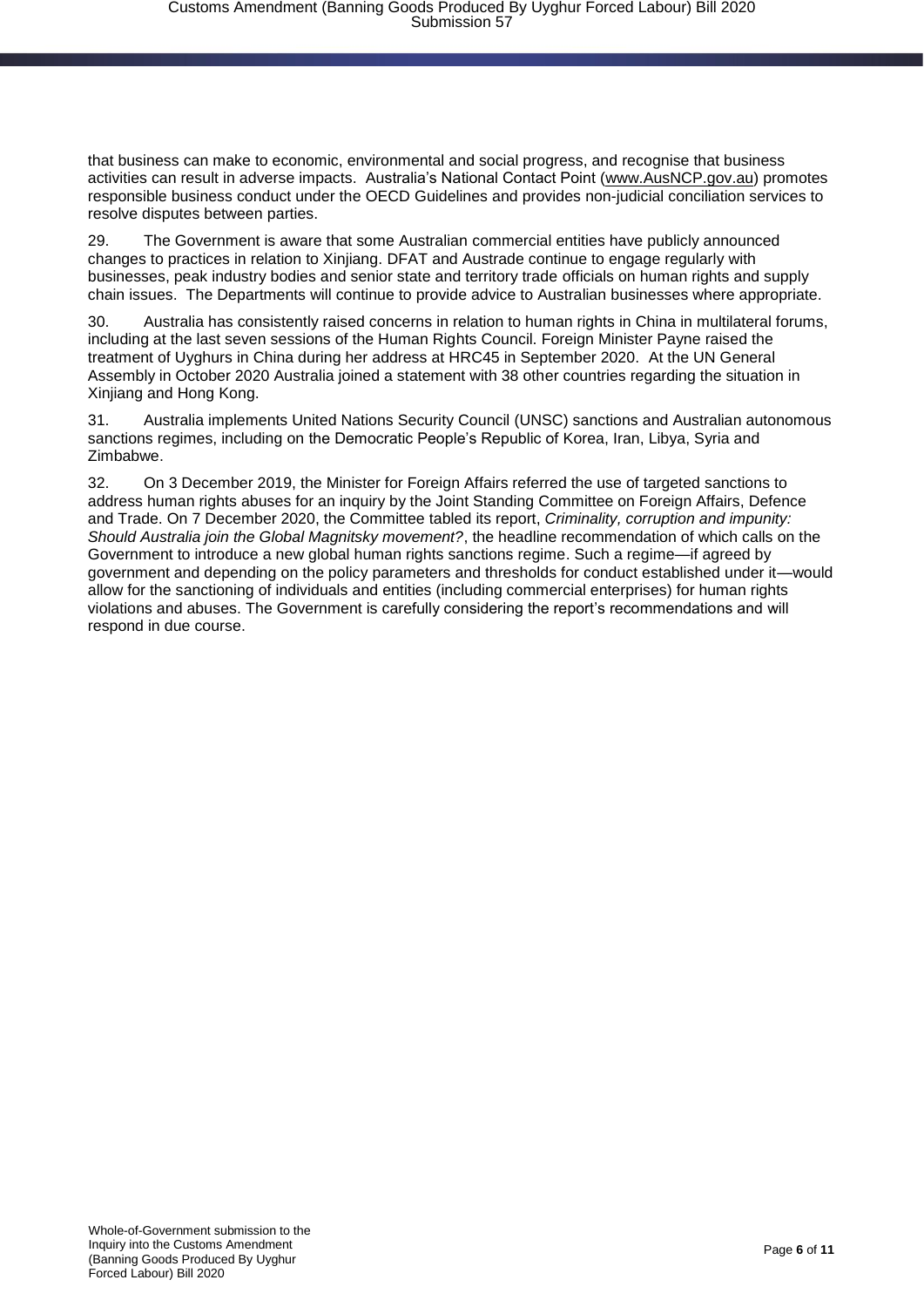## <span id="page-6-0"></span>**3. THE BILL**

33. The Bill's proposed import prohibition applies to all goods and component parts produced or manufactured in the Xinjiang Uyghur Autonomous Region of the People's Republic of China; and all goods and component parts produced or manufactured in the People's Republic of China through the use of forced labour.

34. In developing Australia's victim-centred response to modern slavery in supply chains, the Government has taken the view that the most effective way to drive change in supply chains is to focus Australian legislation on transparency, public accountability and business-driven change through a risk-based reporting framework under the Modern Slavery Act. This is because regulatory action involving trade and importation restrictions, such as the import prohibition proposed by the Bill, inherently raises challenges in operation and implementation that can limit their effectiveness.

#### <span id="page-6-1"></span>**3.1. Application to one country**

35. The Bill's proposed import prohibition only applies to goods produced or manufactured in China. Modern slavery risks are not limited to any single region or country, and business action to assess and address these risks should not be limited by geographic region. The Government's current efforts to address modern slavery focus on combating these practices globally, recognising that modern slavery is not limited to any one country or region.

36. The Modern Slavery Act, and related guidance material, require businesses to engage with modern slavery risks wherever they exist. The Act requires businesses to assess their risks in relation to forced labour and report on actions taken to address these across their global operations and supply chains, including in China.

#### <span id="page-6-2"></span>**3.2. Application to forced labour**

37. The Bill's proposed import prohibition applies to all goods produced or manufactured through the use of "forced labour", defining the term by reference to the *Criminal Code Act 1995*. This definition would capture circumstances where because of the use of coercion, threat or deception a person is not free to cease providing the labour or services; or to leave the place or area. It does not capture a range of other slavery-like practices that are also egregious human rights abuses.

The Government's position is that modern slavery is broader than forced labour and includes slavery, extreme child labour, and slavery-like practices such as servitude. The Modern Slavery Act uses the term "modern slavery" to capture slavery, forced labour and other slavery-like offences, including the worst forms of child labour.

#### <span id="page-6-3"></span>**3.3. Application to imported goods**

39. The Bill's proposed import prohibition applies to goods being imported into Australia only and targets importers, rather than overseas entities engaging in forced labour practices. The Bill does not apply to forced labour practices within domestic supply chains or the use of forced labour to produce and retail goods outside Australia, including in situations where these goods are produced or sold by Australian companies.

40. The Modern Slavery Act's broad scope applies to entities engaging in business in Australia and captures the entirety of their global supply chains as well as the activities of their overseas subsidiaries. This approach also reflects the Government's position that modern slavery risks are not limited to one region or one country.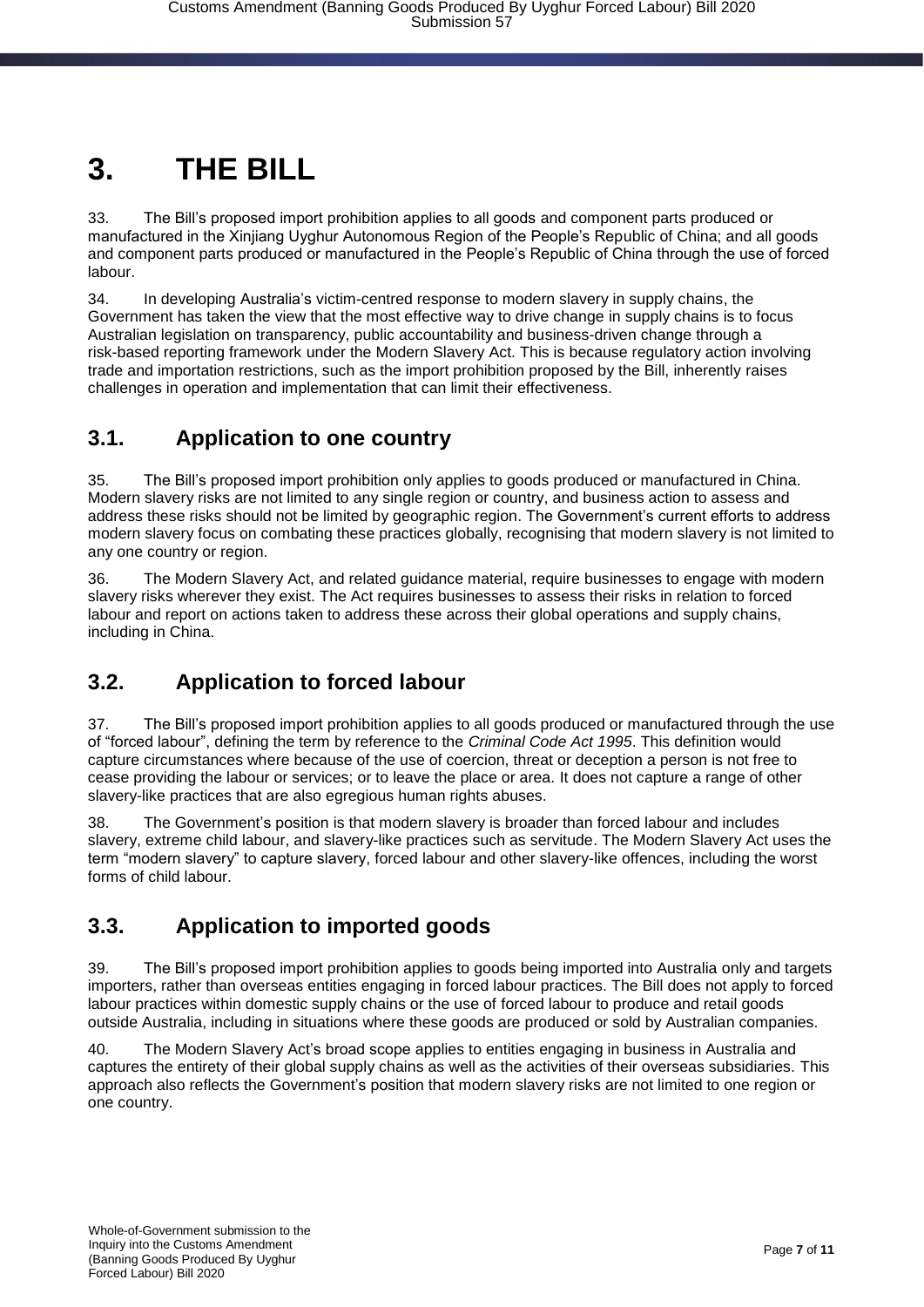#### <span id="page-7-0"></span>**3.4. Enforcement**

41. For an import prohibition of the kind proposed by the Bill to be enforceable, the goods must be identifiable at the border. The Bill prohibits all products made in Xinjiang, and all products from China where the manufacture involves forced labour, whether entirely or in part, and irrespective of whether the goods have entered Australia from a third market. The Bill does not propose a means by which goods, including individual components of the goods, can be identified as being from Xinjiang, or the product of forced labour.

42. The vast majority of consumer goods and other refined products (such as textiles, electronics, and vehicles) involve long and complex supply chains. Manufacturing can take place in various stages and in various places. Manufacturing often involves combining components from different origins, different manufacturers, and different manufacturing methods to create a single finished product. Unlike basic raw materials, the importation of a manufactured product does not involve one clearly identifiable origin, source or method of manufacture.

43. This complexity means there is rarely one single origin or method of manufacture applicable to a product. The components of complex manufactured goods, or their origins and methods of manufacture, are also not easily or reliably identifiable at the border, or otherwise. These evidentiary difficulties mean that the prohibition proposed by the Bill could not be applied to complex consumer goods and other refined products that carry high risks of modern slavery (such as textiles, electronics, and vehicle manufacturing).

44. The approach taken under the Modern Slavery Act requires businesses to consider and address modern slavery risks throughout their supply chains, whether they involve basic raw materials or complex refined goods.

#### <span id="page-7-1"></span>**3.5. Exemptions or permission mechanisms**

45. The Bill's proposed import prohibition is not subject to any exceptions or permission mechanisms. Generally, frameworks providing for import and export prohibitions have mechanisms facilitating a degree of flexibility in their application.

46. Without these flexibilities, the Bill will prohibit all trade with Xinjiang, even where forced labour is not known to be present in the supply chain.

#### <span id="page-7-2"></span>**3.6. International obligations**

47. Any amendments to the *Customs Act 1901* would need to take into account Australia's international trade and investment law obligations, which constrain our ability to impose import restrictions, particularly where applied in a discriminatory fashion.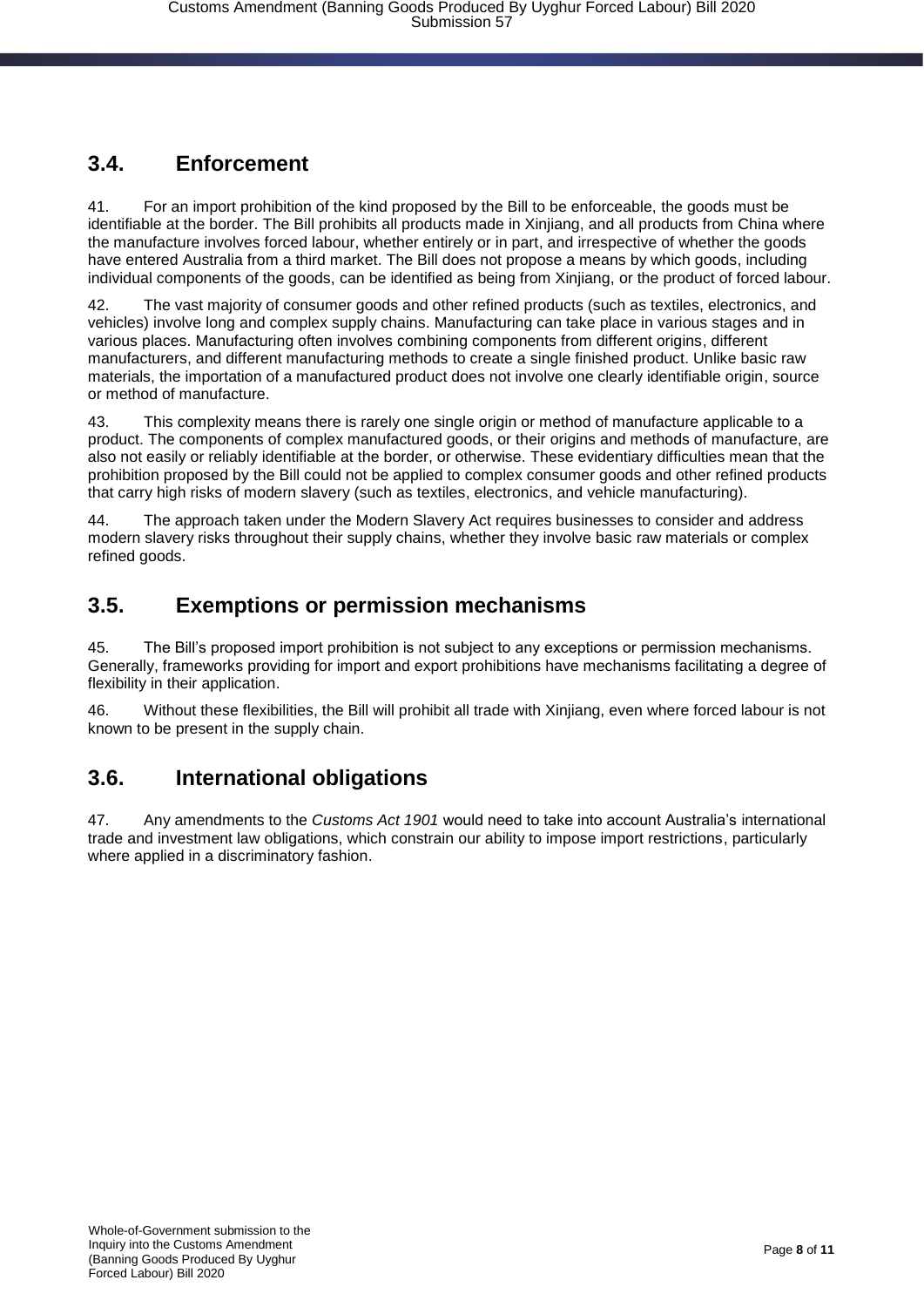### <span id="page-8-0"></span>**4. COMPLEMENTARY ACTIVITIES**

48. It is the Government's view that the review of the Modern Slavery Act will provide Parliament with an additional avenue to examine the Government's efforts to address modern slavery, including forced labour. The Government also notes current consideration being given to the Government response to the Joint Standing Committee on Foreign Affairs, Defence and Trade's report on human rights sanctions.

#### <span id="page-8-1"></span>**4.1. Review of the** *Modern Slavery Act 2018*

49. Section 24 of the Modern Slavery Act requires a review to be undertaken once the Act has been in force for three years. The effectiveness of Australia's current approach to addressing modern slavery in supply chains through transparency, public accountability and business-driven change will be considered as part of the three year review.

50. In accordance with the Act, the review will consider the operation of the Act; compliance with the Act; whether any additional measures are required to improve compliance (such as civil penalties and additional oversight mechanisms); and whether there are any other actions that should be taken to improve the operation of the Act (such as product and import restrictions). The review will be undertaken in 2022 and will involve public consultation. The Government will consider bringing the review forward if required.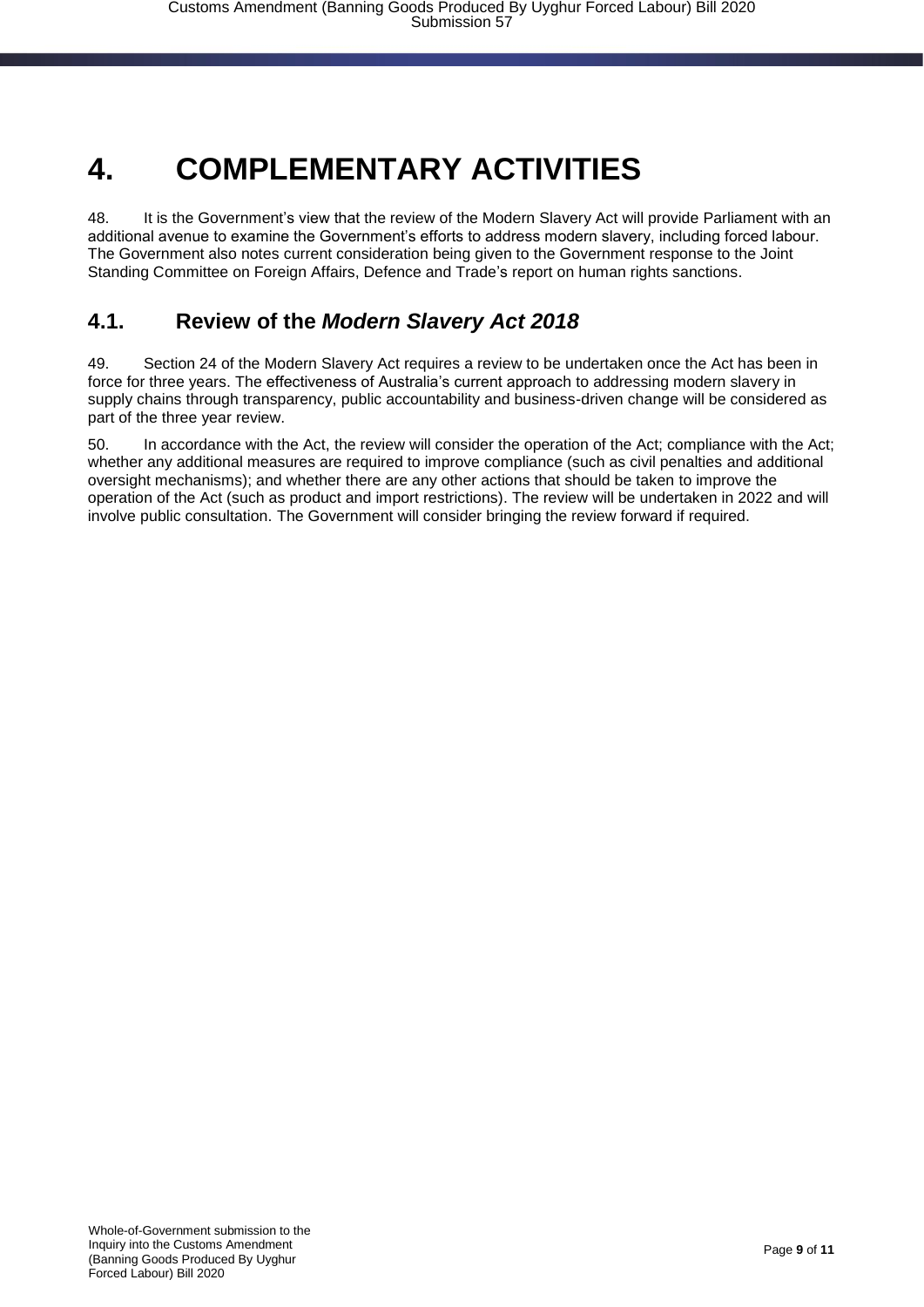### <span id="page-9-0"></span>**ANNEXURE A – OVERVIEW OF REPORTING REQUIREMENTS UNDER THE** *MODERN SLAVERY ACT 2018*

The Commonwealth *Modern Slavery Act 2018* (the Act) entered into force on 1 January 2019. The Act established a national transparency framework that requires an estimated 3,000 large businesses and other entities in the Australian market to publish annual statements detailing their actions to assess and address modern slavery in their operations and supply chains (Modern Slavery Statements). 1

The Government undertook a comprehensive national consultation process to develop the Act, which included 16 consultation roundtables with over 170 participants, consideration of 99 written submissions and over 100 direct meetings with key stakeholders.

Key features of the Act include the following.

- Mandatory reporting criteria to ensure high-quality Modern Slavery Statements and provide certainty for business. These criteria require reporting entities to provide information about their structure, operations and supply chains; potential modern slavery risks; actions taken to assess and address these risks; and how they assess the effectiveness of their actions.
- Reporting requirements that capture all modern slavery practices criminalised under Commonwealth law, including slavery, trafficking in persons, servitude, forced labour and forced marriage. Entities are also required to report on the worst forms of child labour.
- Application to a broad range of entities to ensure a level playing field. This includes foreign entities carrying on a business in Australia, with the Act's reporting deadlines accounting for different reporting periods in foreign jurisdictions.
- A reporting threshold of \$100 million annual consolidated revenue. This threshold covers approximately 3,000 entities and ensures the Act applies to large entities with the influence to drive change in their supply chains.
- Application to the Government to ensure it leads by example in publishing an annual consolidated Modern Slavery Statement covering all non-corporate Commonwealth entities' operations and supply chains. Corporate Commonwealth entities and companies are required to publish separate Modern Slavery Statements if they meet the revenue threshold.
- A public, Government-run online register of Modern Slavery Statements submitted under the Act, to ensure information are easily accessible to the public.
- Ministerial discretion to publicly identify any entities who have failed to comply with the Act.
- A requirement to review the Act and its effectiveness following three years of operation, to ensure the Act remains appropriate for the Australian context.

#### <span id="page-9-1"></span>**1.1 Reporting deadlines**

The Act requires entities to submit modern slavery statements to the ABF within six months of the end of their reporting periods, being the financial year, or other annual accounting period applicable to the entity.

To support reporting entities impacted by the COVID-19 pandemic to meet their obligations under the Act, the Government extended this legislated deadline for reporting by an additional three months for all entities whose reporting periods end on or before 30 June 2020.

-

<sup>1</sup> Modern slavery is an umbrella term used to describe human trafficking, slavery and slavery-like practices, such as forced labour, debt bondage and forced marriage.